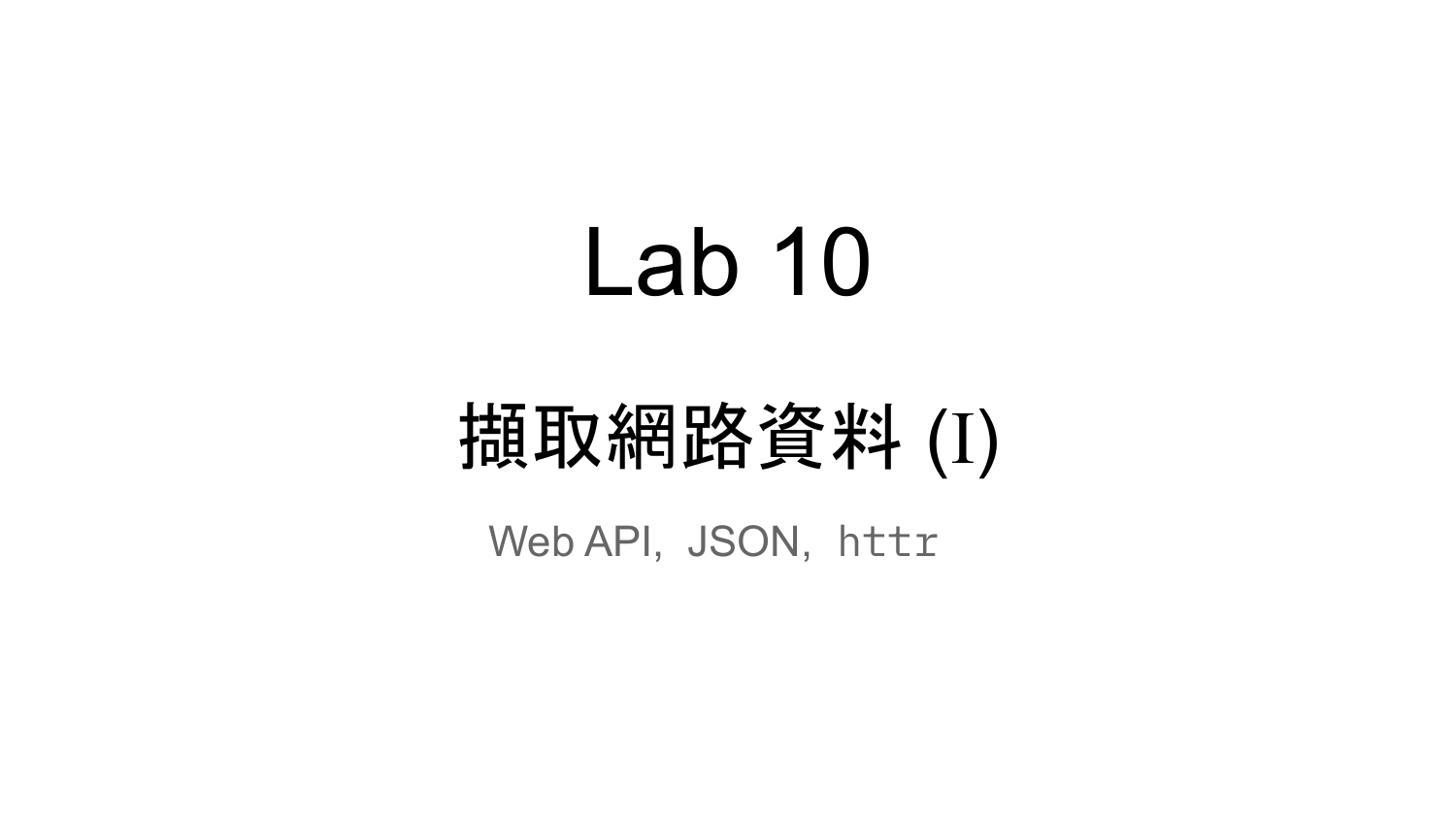## **HTTP (Hypertext Transfer Protocol)**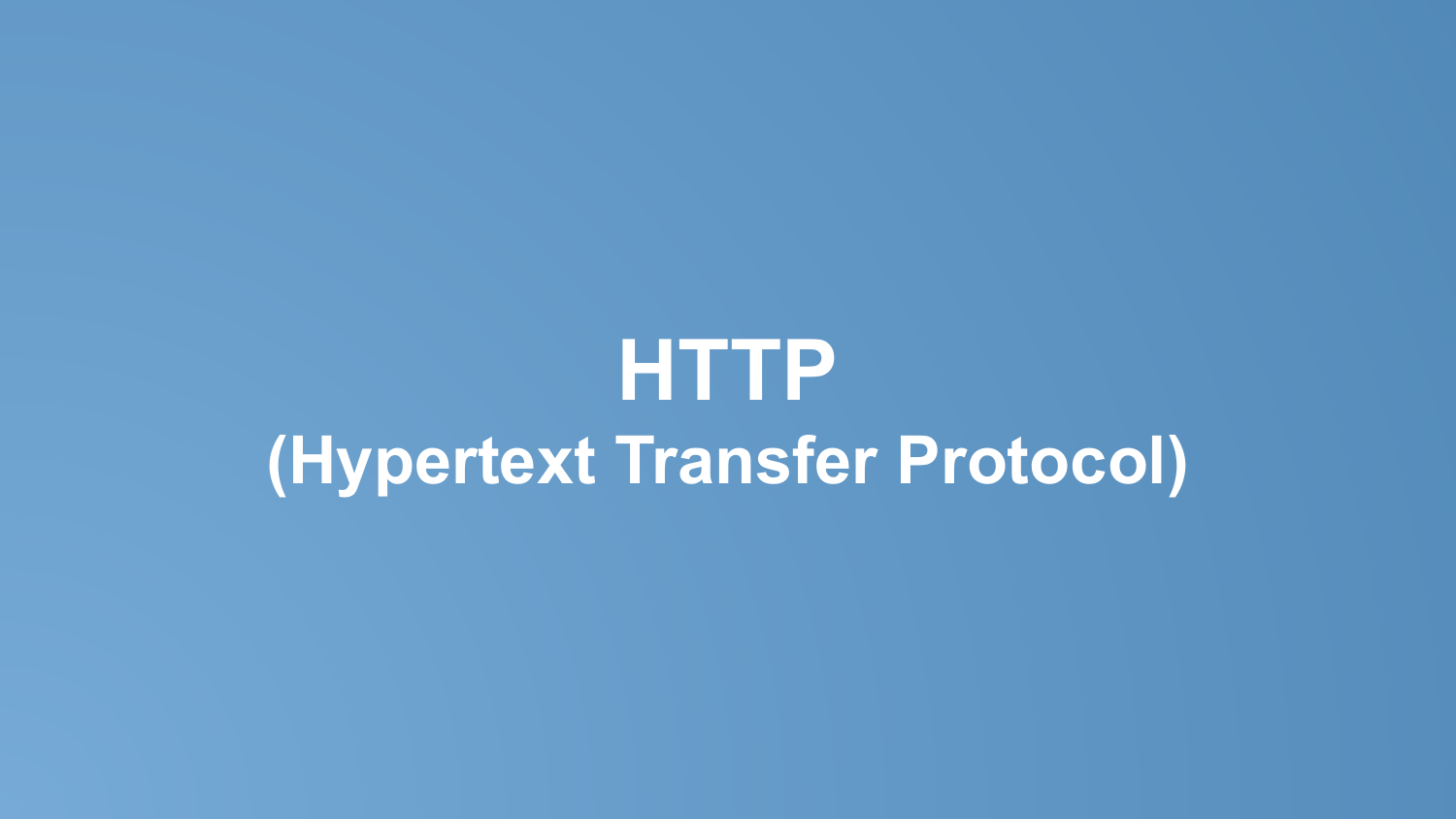## Hypertext Transfer Protocol (HTTP)

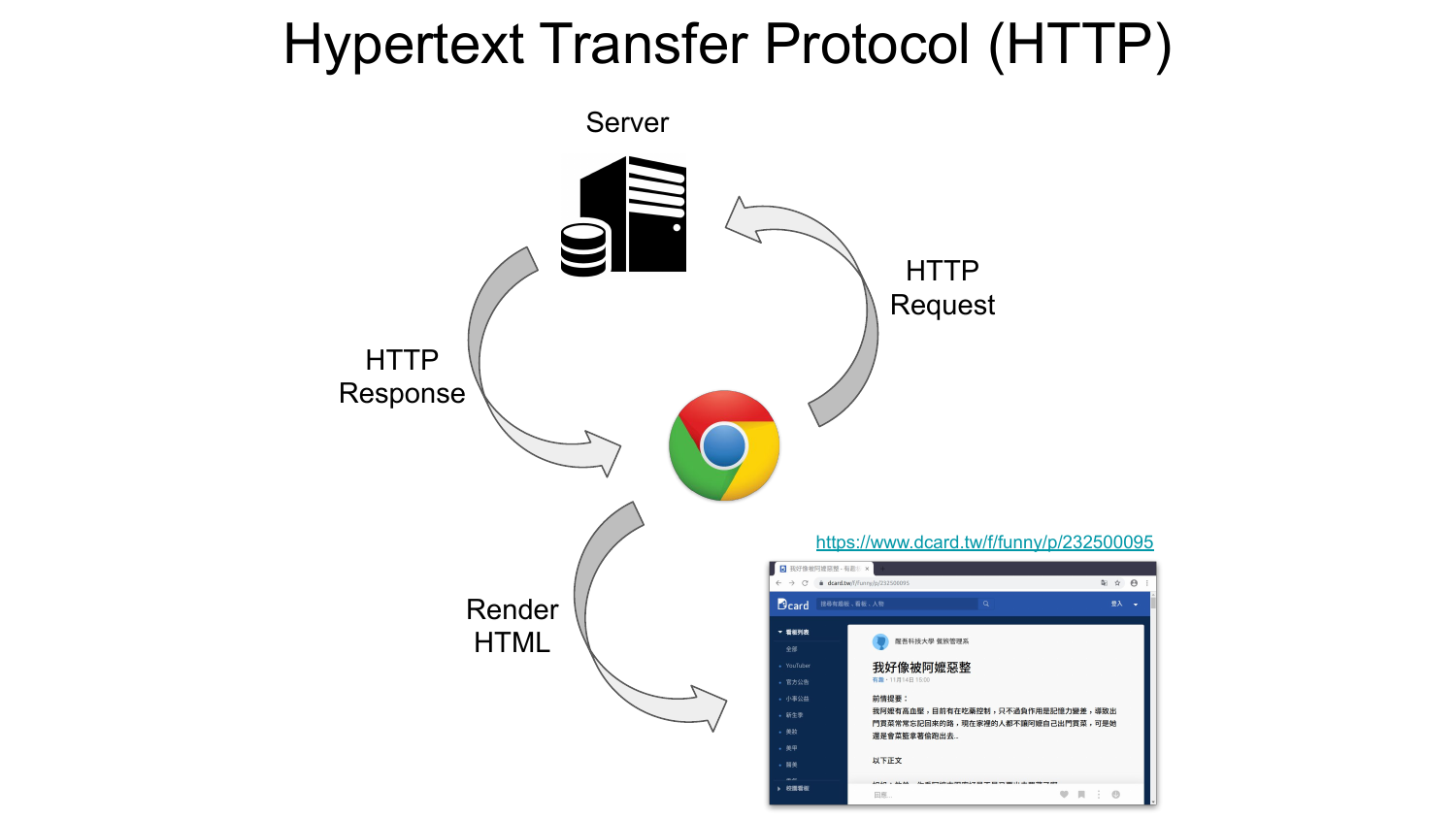## Hypertext Transfer Protocol (HTTP)

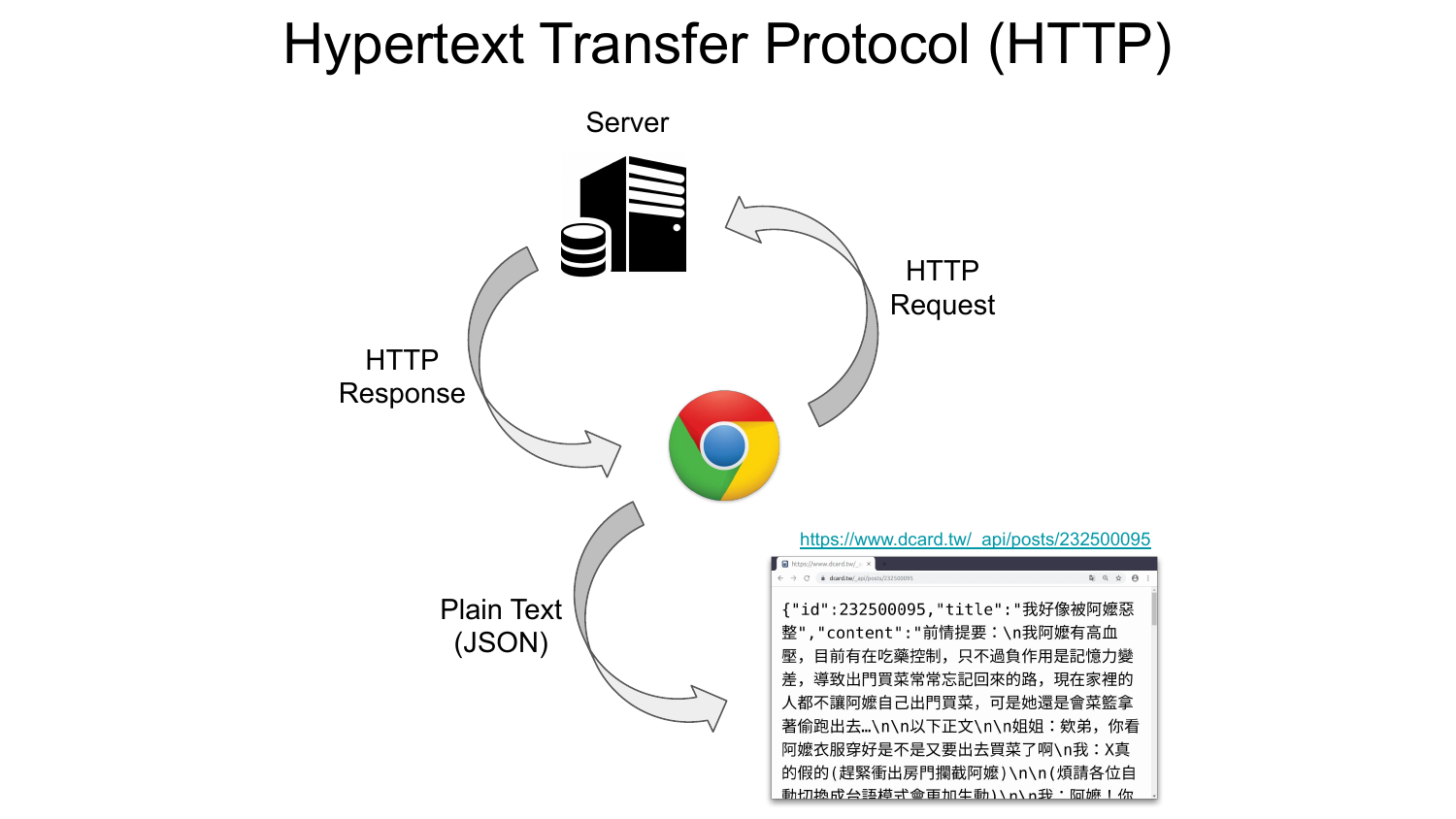## HTML vs. JSON

- ➢ 皆是純文字
- ➢ HTML:(透過瀏覽器處理後) 給人看的
	- 許多內容是為了**視覺呈現**而定義的
		- 漂亮、互動性強
		- 結構複雜、耗傳輸資源 (檔案大)
- > JSON:給程式用的
	- 提供**乾淨**結構化的資訊供程式擷取

|                                                                         | ■ 我好像被阿嬷惡整 - 有趣标 ×                      |                                                                                                    |       |  |
|-------------------------------------------------------------------------|-----------------------------------------|----------------------------------------------------------------------------------------------------|-------|--|
| $\leftarrow$ $\rightarrow$ C                                            | <b>△</b> dcard.tw/f/funny/p/232500095   |                                                                                                    | 图 ☆ 日 |  |
| <b>D</b> card                                                           | 搜尋有趣板、看板、人物                             | a                                                                                                  | 卷入    |  |
| ▼ 看板列表<br>全部<br>· YouTuber<br>• 官方公告<br>• 小事公益<br>· 新生季<br>- 羊妝<br>. 恙甲 | 有趣·11月14日 15:00<br>前情提要:<br>還是會菜籃拿著偷跑出去 | 醒吾科技大學 餐旅管理系<br>我好像被阿嬷惡整<br>我阿嬷有高血壓,目前有在吃藥控制,只不過負作用是記憶力變差,導致出<br>門買菜常常忘記回來的路,現在家裡的人都不讓阿嬤自己出門買菜,可是她 |       |  |
| · 醫差<br>na an                                                           | 以下正文                                    | 22. 1977 From Latin July 2012 adds 1 for 2012 comp 2013 was 1977 at 1 and 2013 100 and 2014        |       |  |
| <b>拉圖看版</b>                                                             | 回應                                      |                                                                                                    | m     |  |

| https://www.dcard.tw/_a x                                             |           |
|-----------------------------------------------------------------------|-----------|
| $\leftarrow$ $\rightarrow$ C' $\bullet$ dcard.tw/_api/posts/232500095 | 图 Q ☆ A : |
|                                                                       |           |
| {"id":232500095,"title":"我好像被阿嬷惡                                      |           |
| 整","content":"前情提要:\n我阿嬷有高血                                           |           |
| 壓,目前有在吃藥控制,只不過負作用是記憶力變                                                |           |
| 差,導致出門買菜常常忘記回來的路,現在家裡的                                                |           |
| 人都不讓阿嬤自己出門買菜,可是她還是會菜籃拿                                                |           |
| 著偷跑出去\n\n以下正文\n\n姐姐:欸弟,你看                                             |           |
| 阿嬷衣服穿好是不是又要出去買菜了啊\n我:X真                                               |           |
| 的假的(趕緊衝出房門攔截阿嬤)\n\n(煩請各位自                                             |           |
| 動切換成台語模式命更加生動ハ n\ n我 ' 阿嫲   你                                         |           |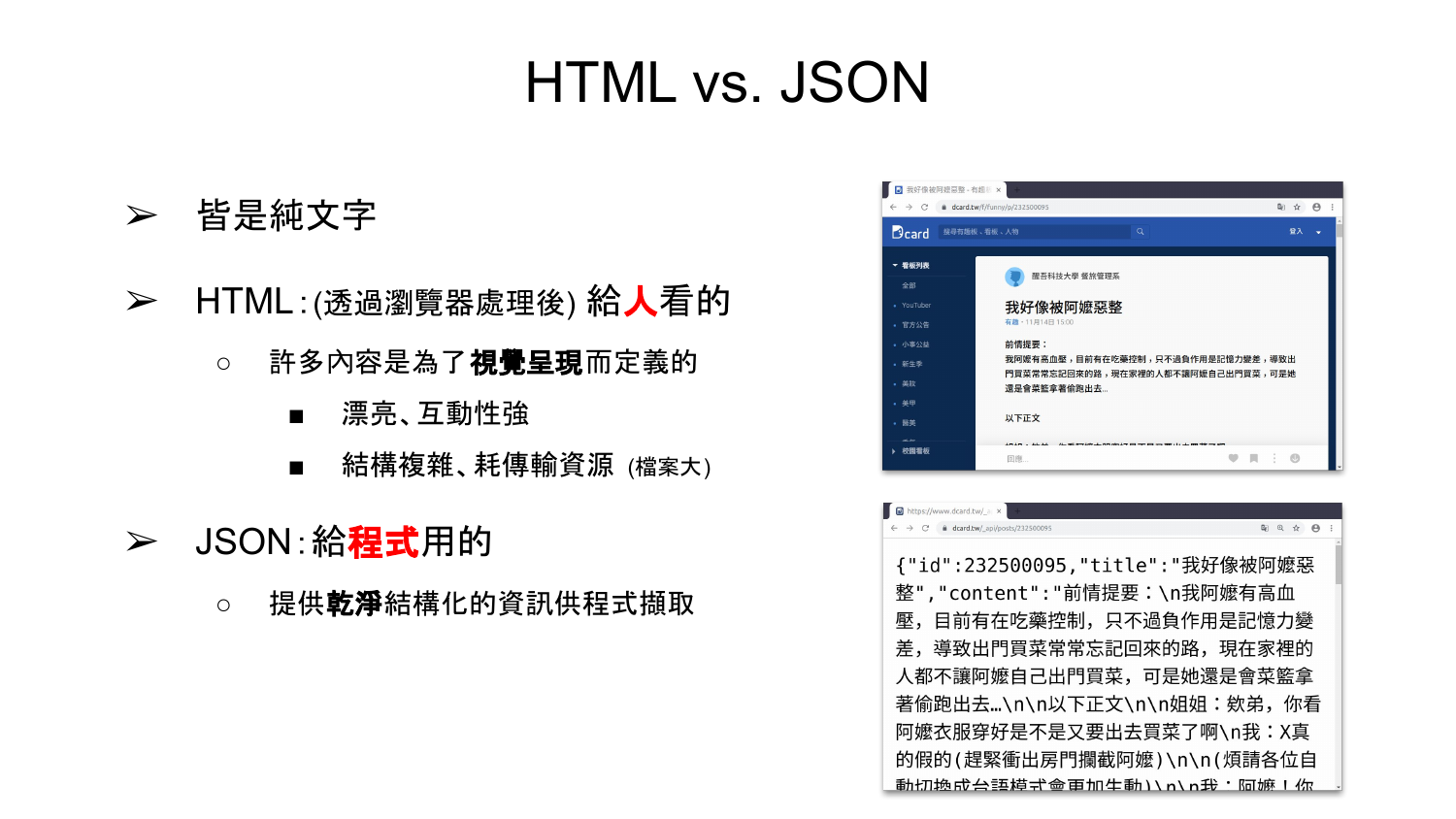## 玩玩看:Foreign exchange rates API

<https://ratesapi.io/>

https://api.ratesapi.io/api/latest

https://api.ratesapi.io/api/2010-01-12

https://api.ratesapi.io/api/latest?base=USD

https://api.ratesapi.io/api/latest?base=USD&symbols=CAD,JPY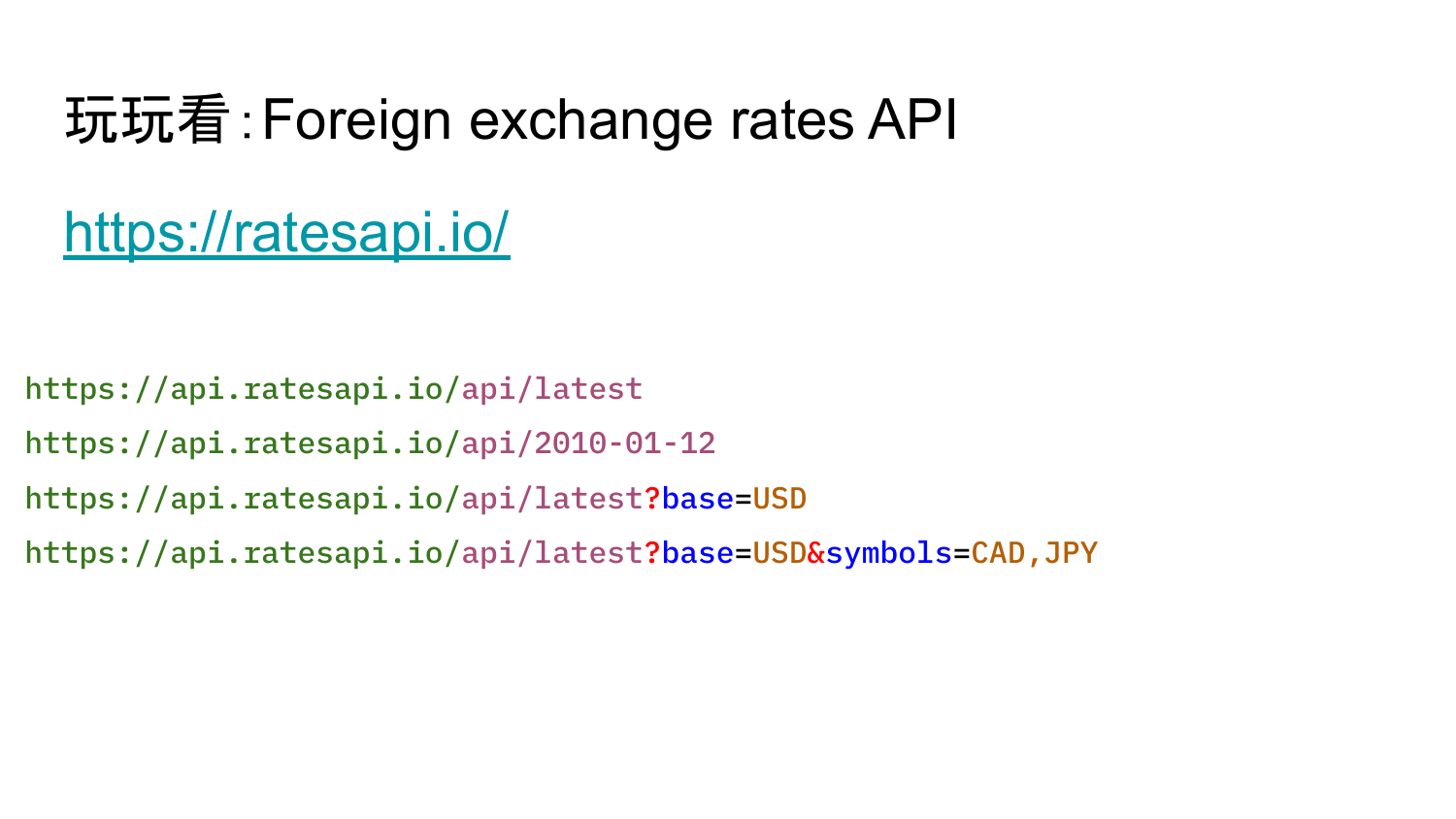

### 請找出 **2017-01-03** 美金 (**USD**) 兌日圓 (**JPY**) 的匯率 (亦即, 1 USD = ? JPY)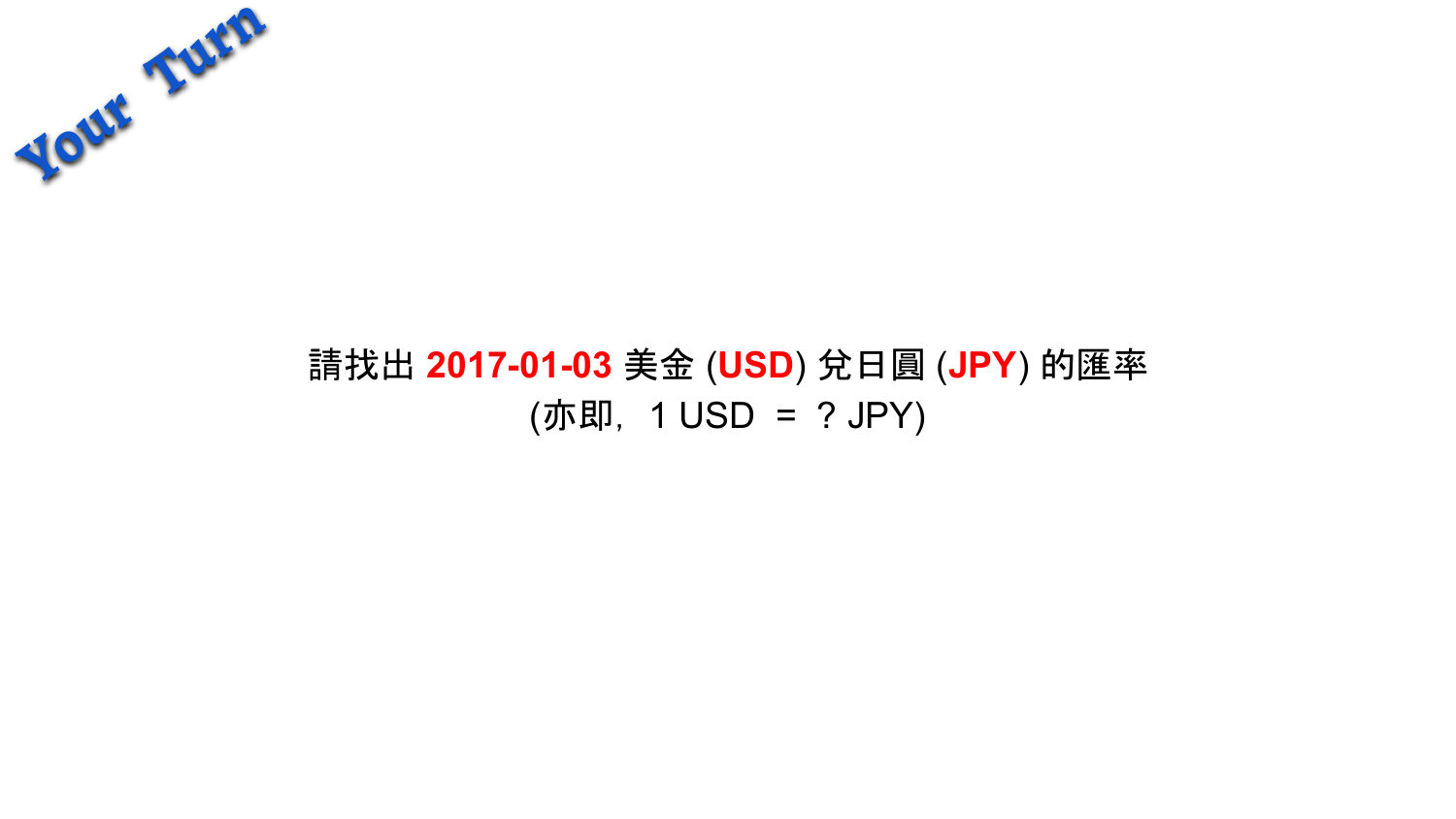## URL 結構



https://api.ratesapi.io/api/latest?base=USD&symbols=CAD,JPY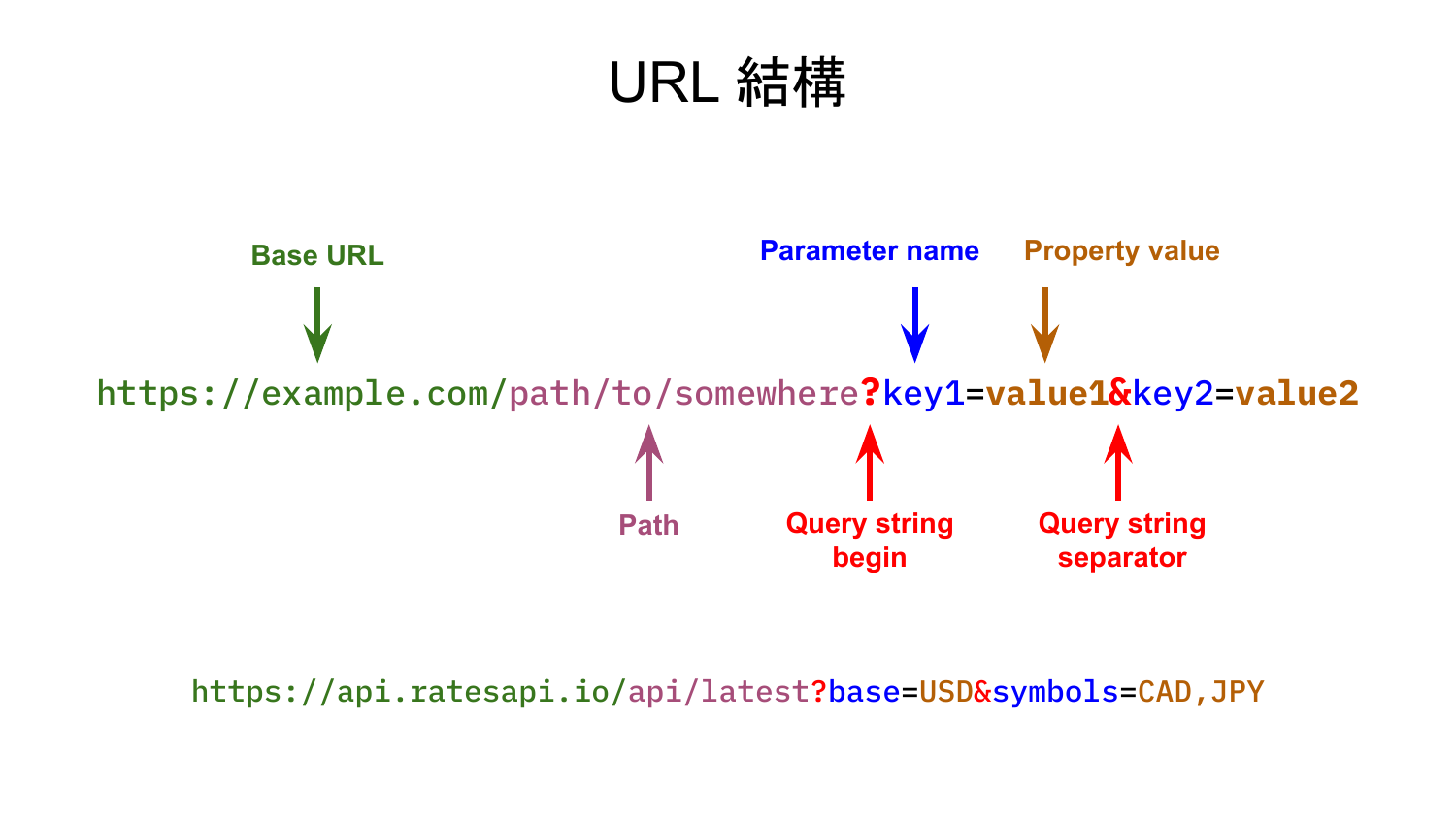### 透過瀏覽器跟伺服器互動

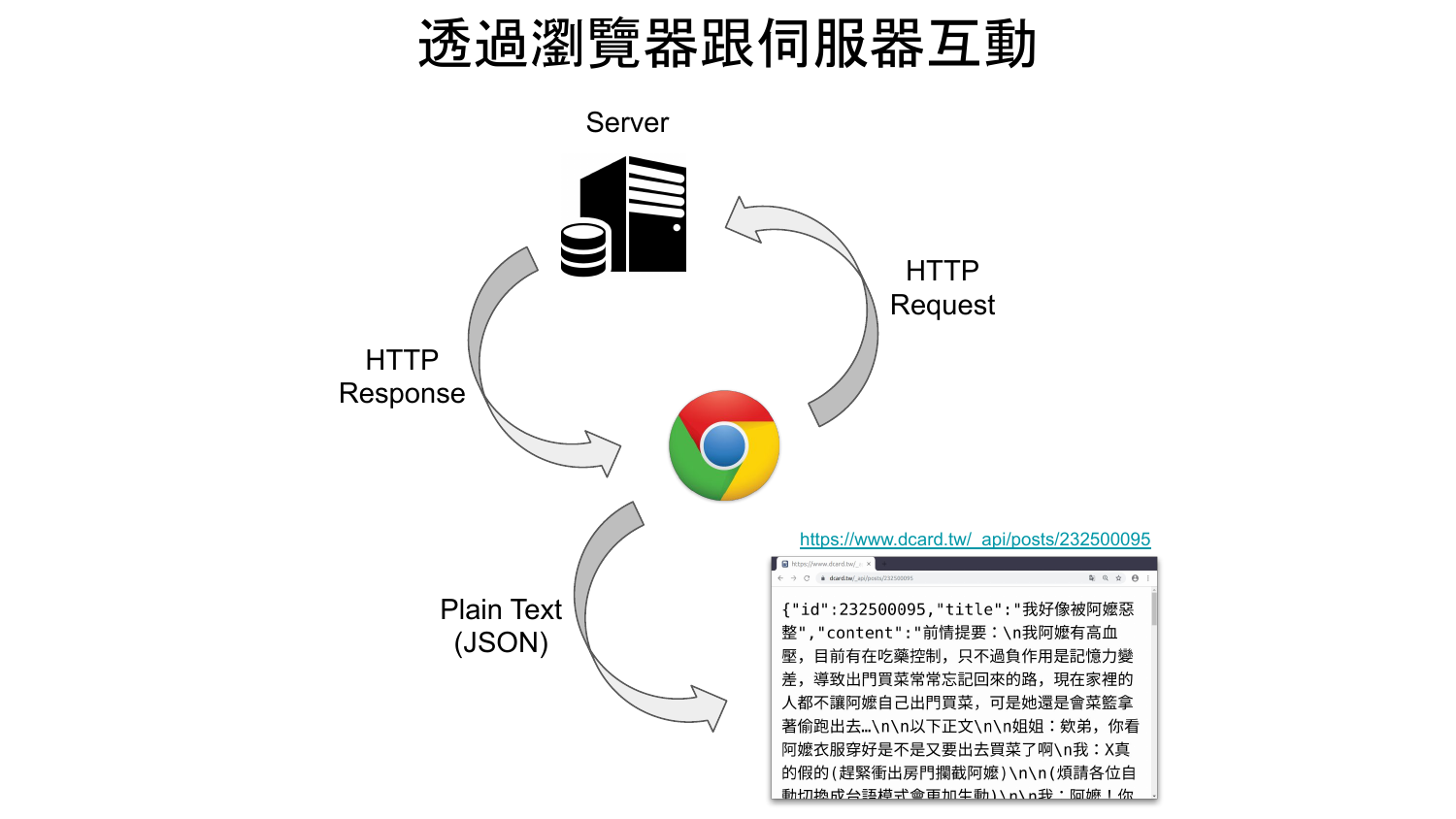## 透過 R 跟伺服器互動

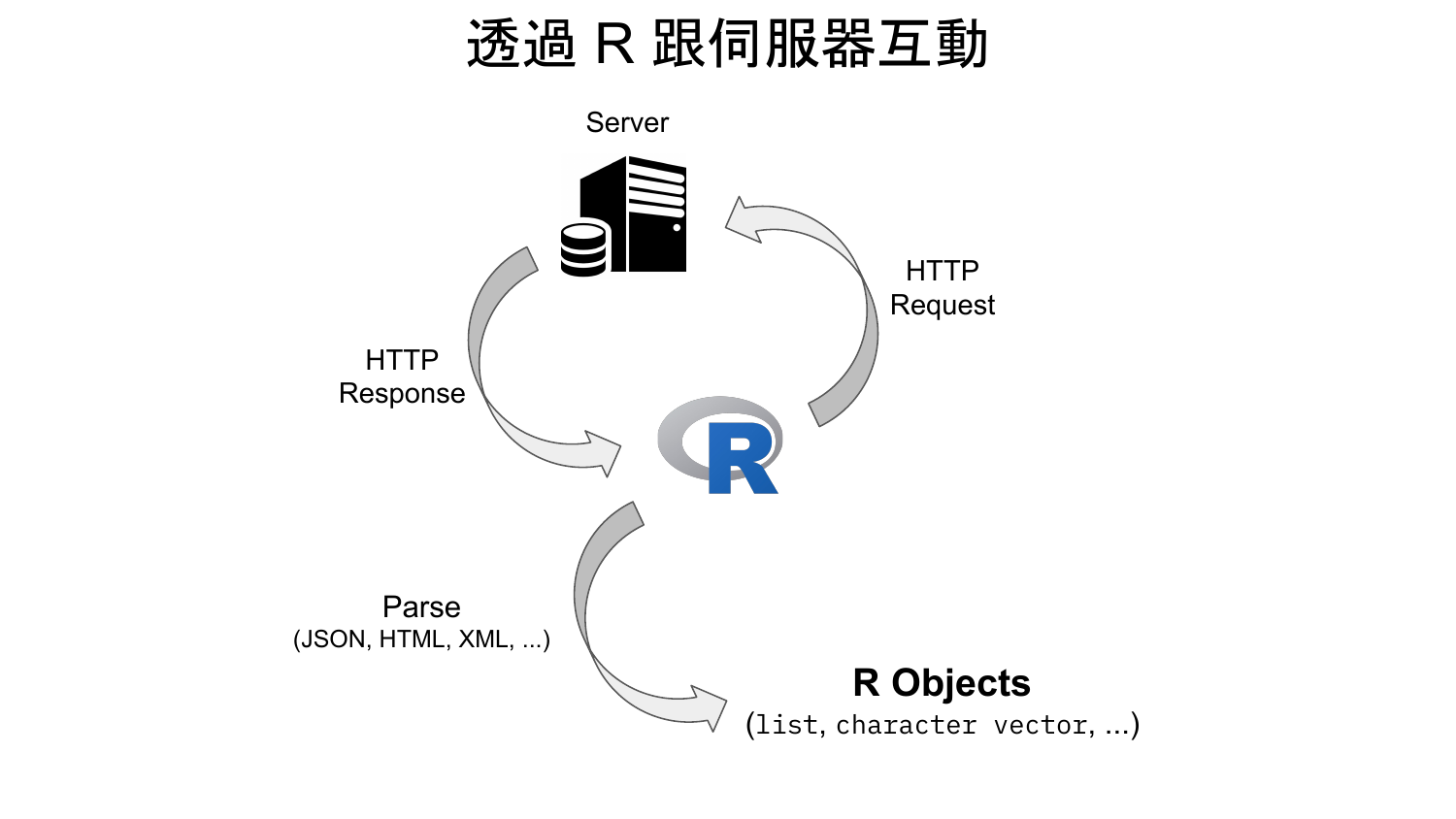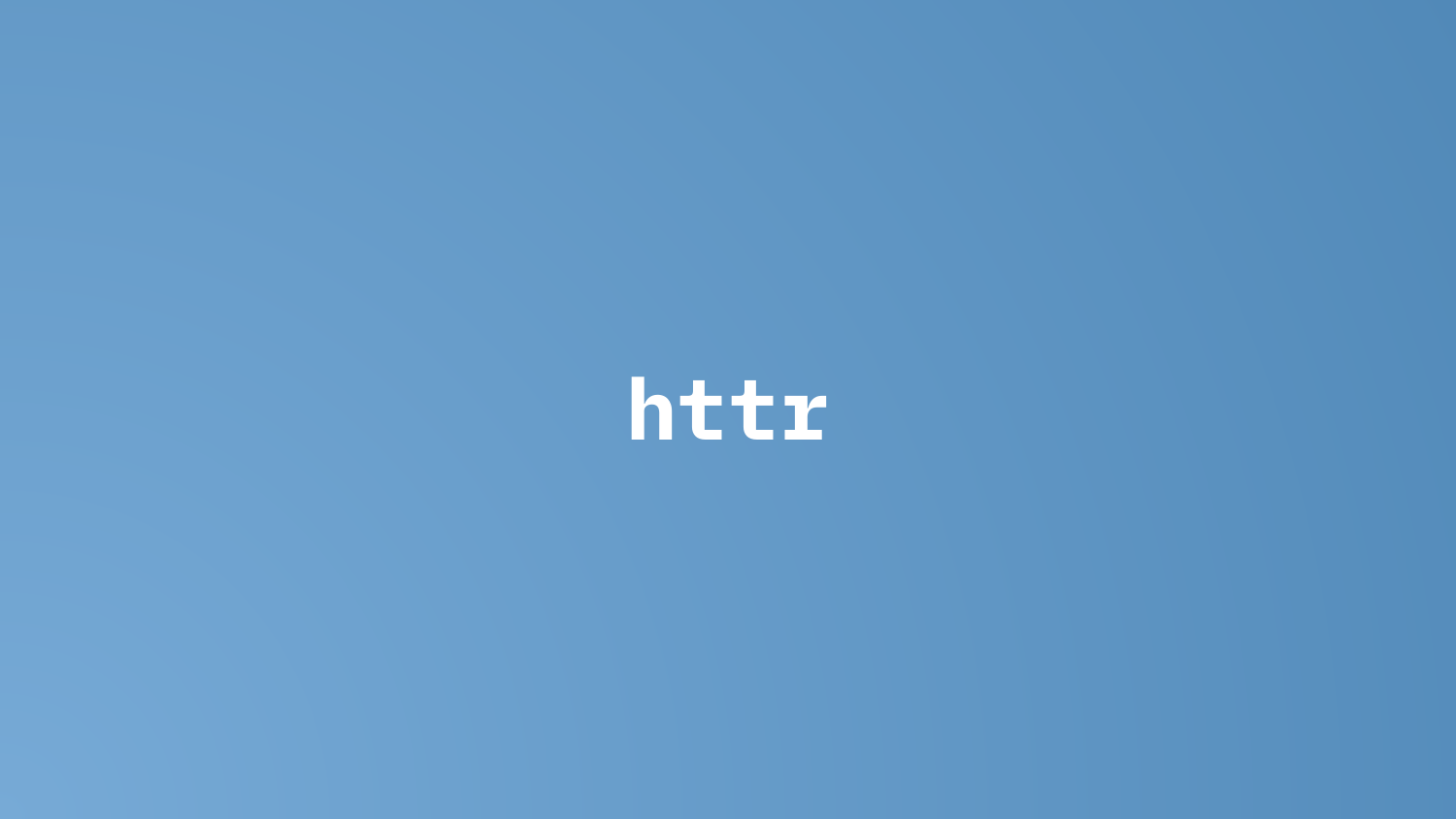```
 library(httr)
req \langle - GET(url = "https://example.com")
 req[["status_code"]]
 content(req)
```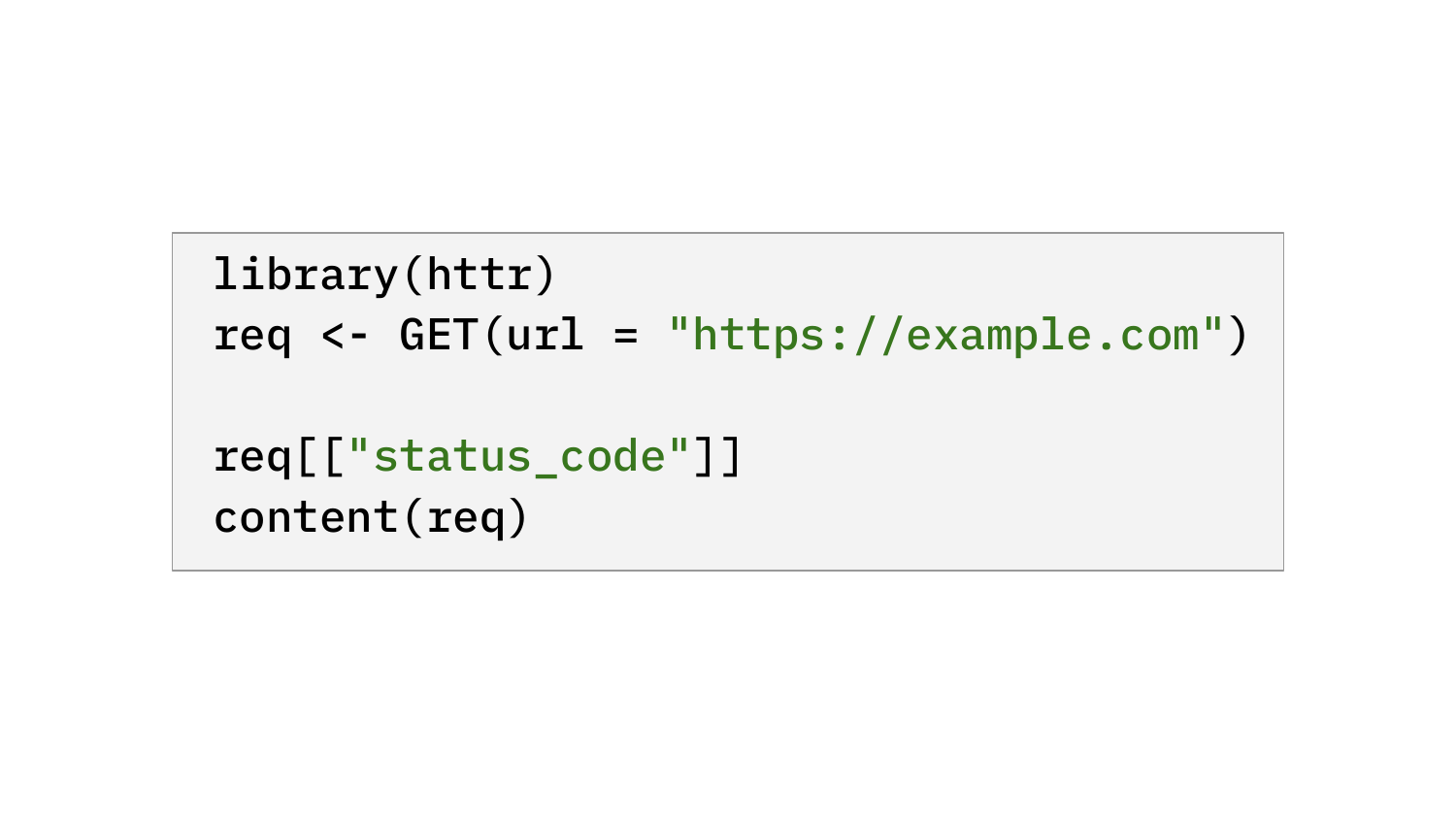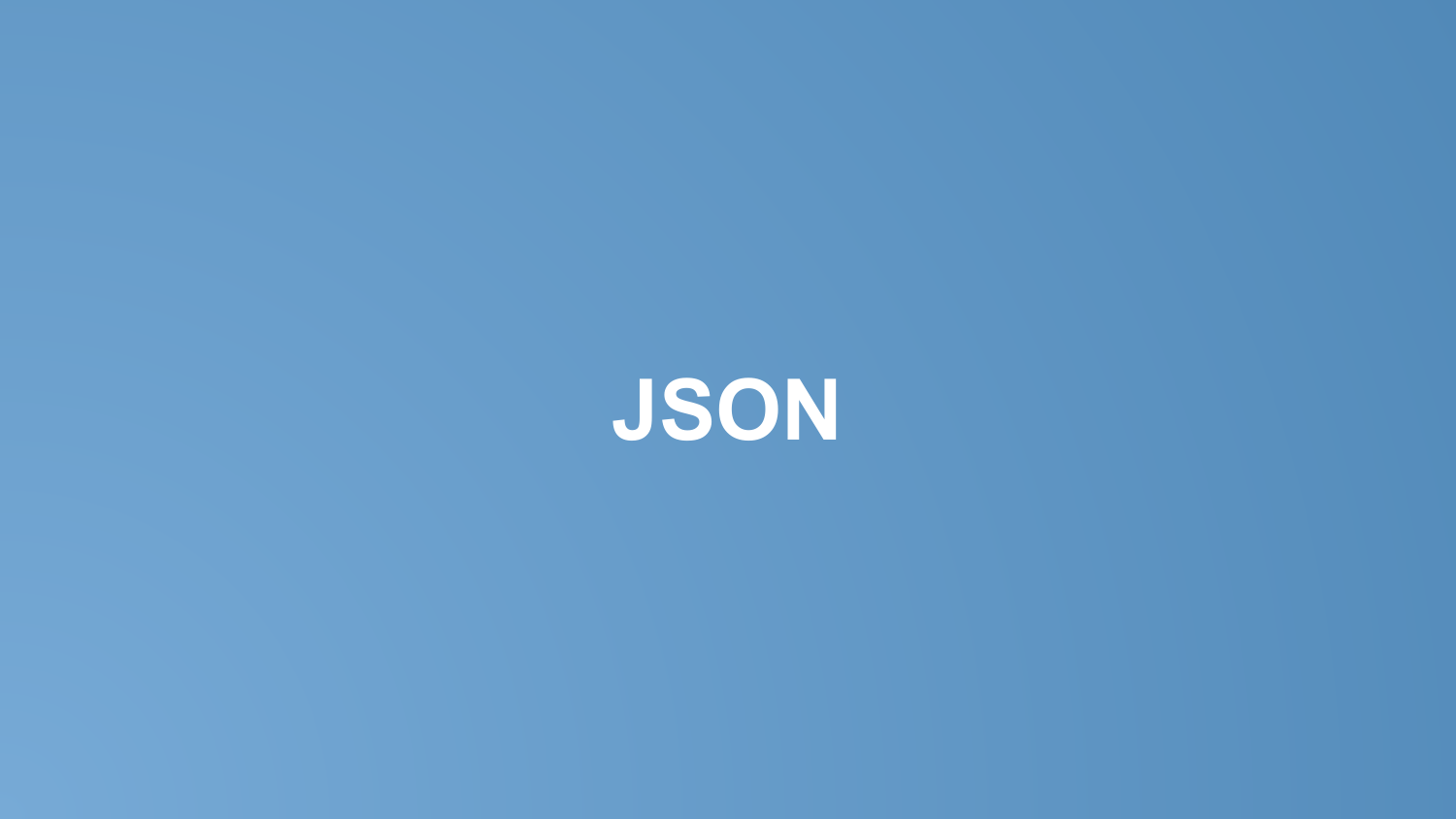## JavaScript Object Notation (JSON)

- ➢ 花括號內
	- (無序的) key-value pairs
- ➢ value 可有 4 種資料類型 (type)
	- 字串、數值、布林值、null
- ➢ 可有階層結構
- ➢ **[ ]** 表徵具有次序的 values

```
{
 "name":"美髮"
,
  "subscriptionCount":1838,
   "Subscribed":false,
  "postThumbnail":{
     "size":null
   },
 "topics":["剪髮"
,
"染髮"]
}
```